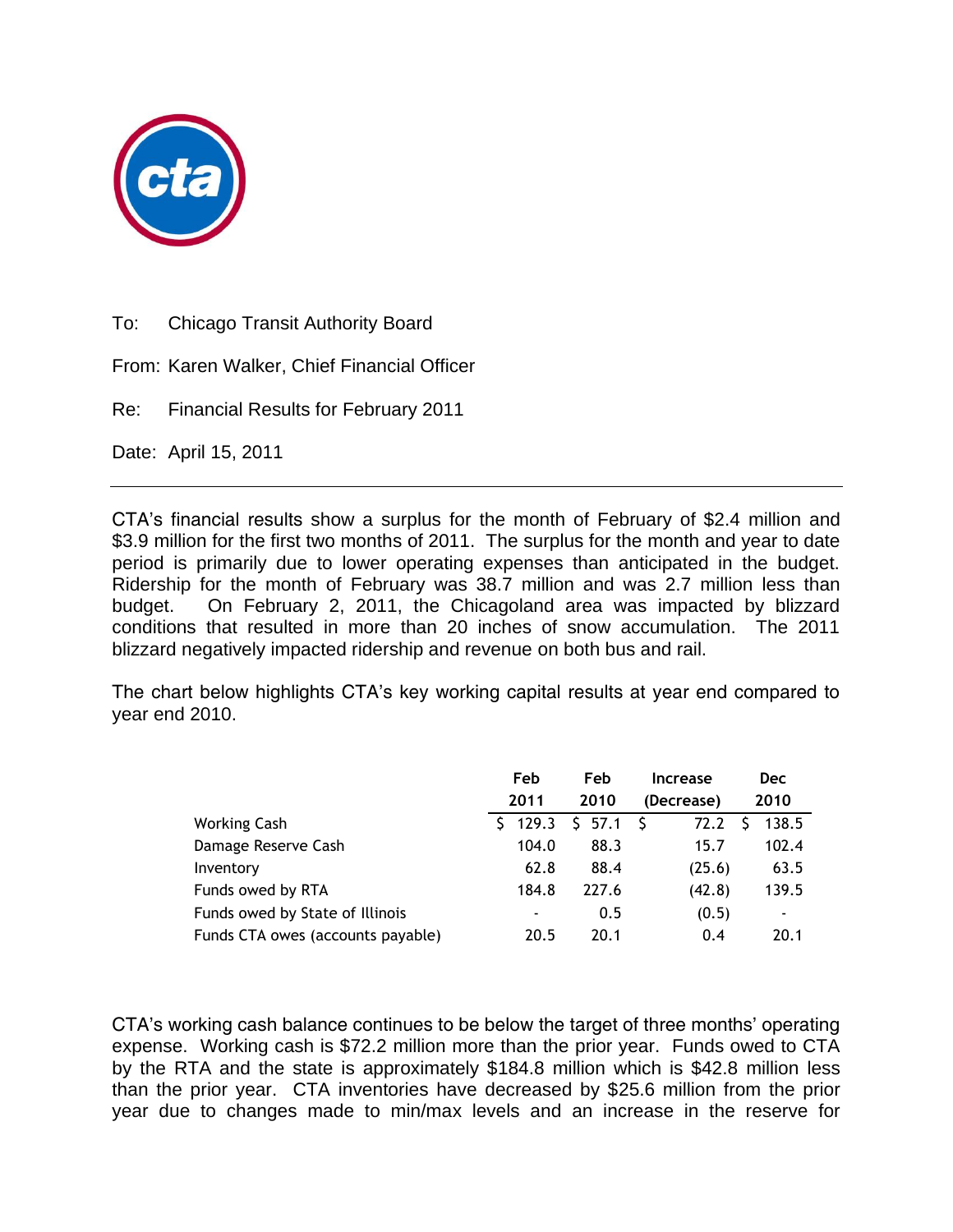obsolescence. Funds CTA owes to creditors is \$20.5 million and is slightly more than prior year.

Ridership for the month of February was 38.7 million and was 2.7 million less than budget and was 0.9 million lower than prior year. Bus ridership for the month of February was 22.8 million. This was 1.8 million or 7.4% less than budget and was 1.3 million or 5.4% less than February 2010. Rail ridership for February was 15.8 million and was 0.9 million less than budget and was 0.4 million or 2.5% more than February 2010.

Ridership for the year was 79.3 million and was 3.8 million less than budget and was 0.7 million less than prior year. Bus ridership was 2.0 million less than the prior year to date while rail ridership was 1.3 million higher. For the full year of 2011, average weekday ridership increased 0.07% from 2010, average Saturday and Sunday ridership decreased 8.1% and 0.48%, respectively.

Free rides totaled 5.1 million for the month and 10.8 million for the year; this is 0.4 million less than February 2010. Free rides for seniors went into effect on March 17, 2008. The majority of free rides occurred on the bus system. Bus accounts for 4.2 million of the total free rides for the month while rail is 0.9 million.

Public Funding Required for Operations for the month and the year was \$55.6 million and \$118.8 million, respectively and was favorable to budget by \$2.4 million and \$3.9 million, respectively.

Recovery Ratio, which measures the percentage of operating expenses CTA funds from internally generated revenues, was 54.54% for the month and 52.84% for the year. This was favorable to budget by 0.07 percentage points for the month and 0.12 percentage points for the year to date.

Operating Expenses for the month and year equaled \$100.9 million and \$210.9 million, respectively. For the current month, operating expenses were \$4.9 million or 4.7% less than budget. All expense categories were less than or equal to budget. For the year to date period, operating expenses were \$8.0 million lower than budget with all categories of expense favorable to budget.

Labor Expense was \$70.2 million for the month of February and was \$1.2 million less than budget due to delayed hiring, unfilled vacancies, and higher charges to capital jobs. Labor expense for the first two months of 2011 equaled \$146.1 million and was favorable to budget by \$2.2 million.

Material Expense was \$6.0 million for the month and was under budget by \$0.5 million or 7.8%. Material expense for the first two months of 2011 equaled \$12.0 million and was favorable to budget by \$1.2 million.

Fuel for Revenue Equipment was \$4.0 million for the month and was \$0.2 million less than budget and was \$0.4 million less than budget for the first two months of 2011.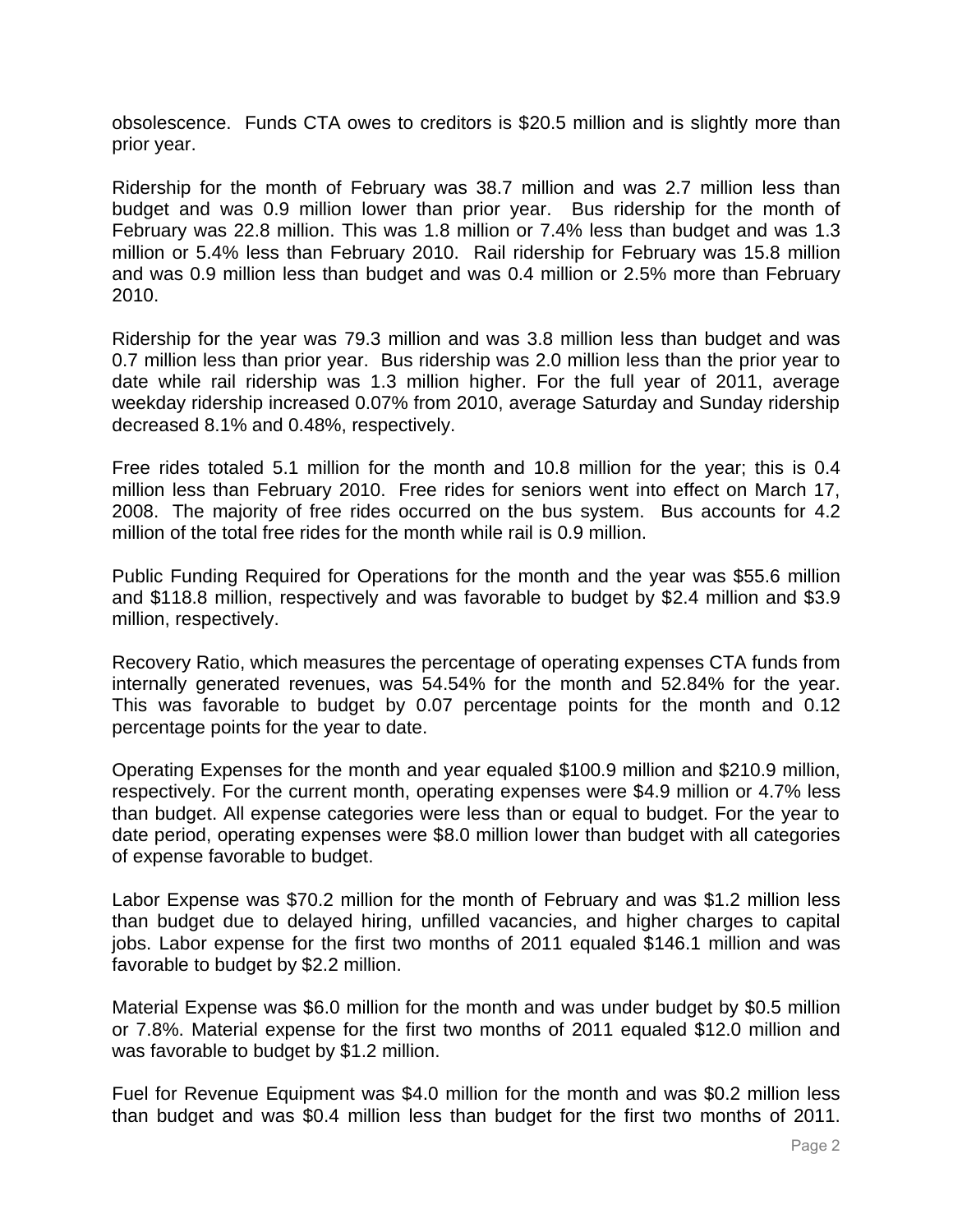Compared to the prior year to date, fuel is on par with 2010 due to favorable results from the fuel hedge program. The gross average price paid per gallon for the month was \$3.20. The fuel swap decreased the average price by \$0.42 bringing the net cost per gallon to \$2.78 for the month of February 2011. The budget assumed an average price of \$3.04 per gallon.

Electric Power for Revenue Equipment was \$2.2 million for the month and \$5.8 million for the year. Power expense was \$0.5 million less than budget for the month and year to date. Compared to the prior year to date, power cost was \$0.6 million lower due to the negotiated electric supply contract.

Provision for Injuries and Damages Expense was \$1.3 million for the month and \$2.5 million for the year to date period and is on par with budget.

Purchase of Security Services was \$2.6 million for the month and was \$0.3 million less than budget. Year to date security expense is \$5.3 million and was \$0.3 million less than budget.

Other Expenses equaled \$14.8 million for the month and were \$2.3 million less than budget. Year to date other expense was \$30.8 million and was \$3.4 million less than budget due to timing differences between actual and budget.

System-Generated Revenue was \$45.3 million for the month and was \$2.5 million less than budget for the month. Year to date System-Generated Revenue was \$92.1 million and was \$4.1 million less than budget. The unfavorable variance was primarily due to lower than anticipated farebox and pass revenues.

Fare Revenue was \$38.2 million for the month and was \$3.0 million less than budget. On February 2, 2011, the Chicagoland area was impacted by blizzard conditions that resulted in more than 20 inches of snow accumulation. The 2011 blizzard negatively impacted ridership and revenue system-wide. Year to date fare revenue was \$79.1 million and was \$3.8 million less than budget primarily due to lower ridership. The average fare for the first two months was \$1.00 per ride and was on par with budget.

Reduced Fare Reimbursements were \$2.3 million for the month and \$4.7 million for the first two months.

Advertising, Charter and Concessions Revenue equaled \$2.1 million in February and \$3.2 million for the first two months. This was \$0.5 million more than budget for the month and \$0.1 million more than budget for the year.

Investment Income was \$32,000 for the month and \$78,000 for the year to date period. This was lower than budget for the current month and the year to date period due to lower than anticipated cash and cash equivalent balances and investment rates.